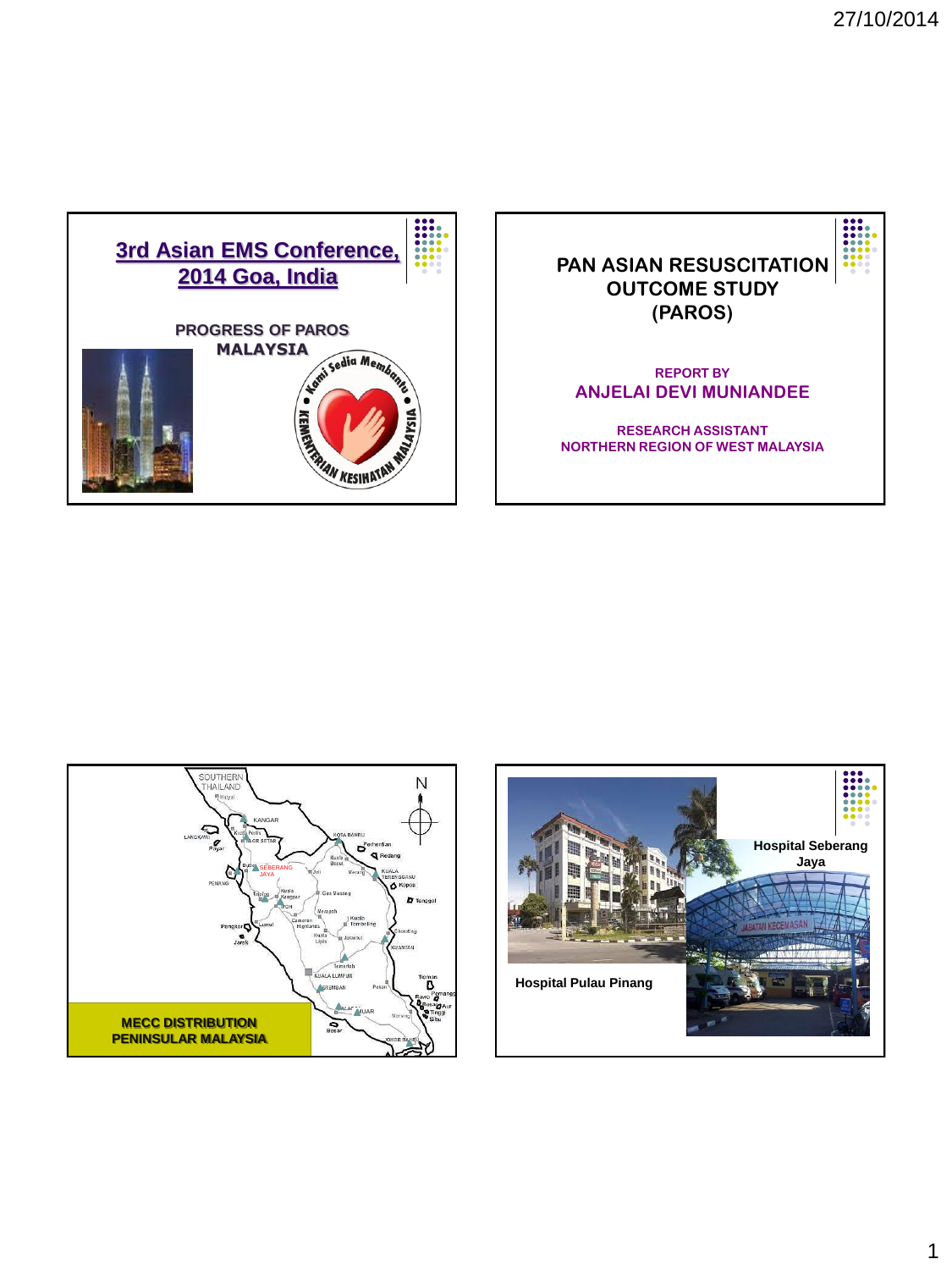





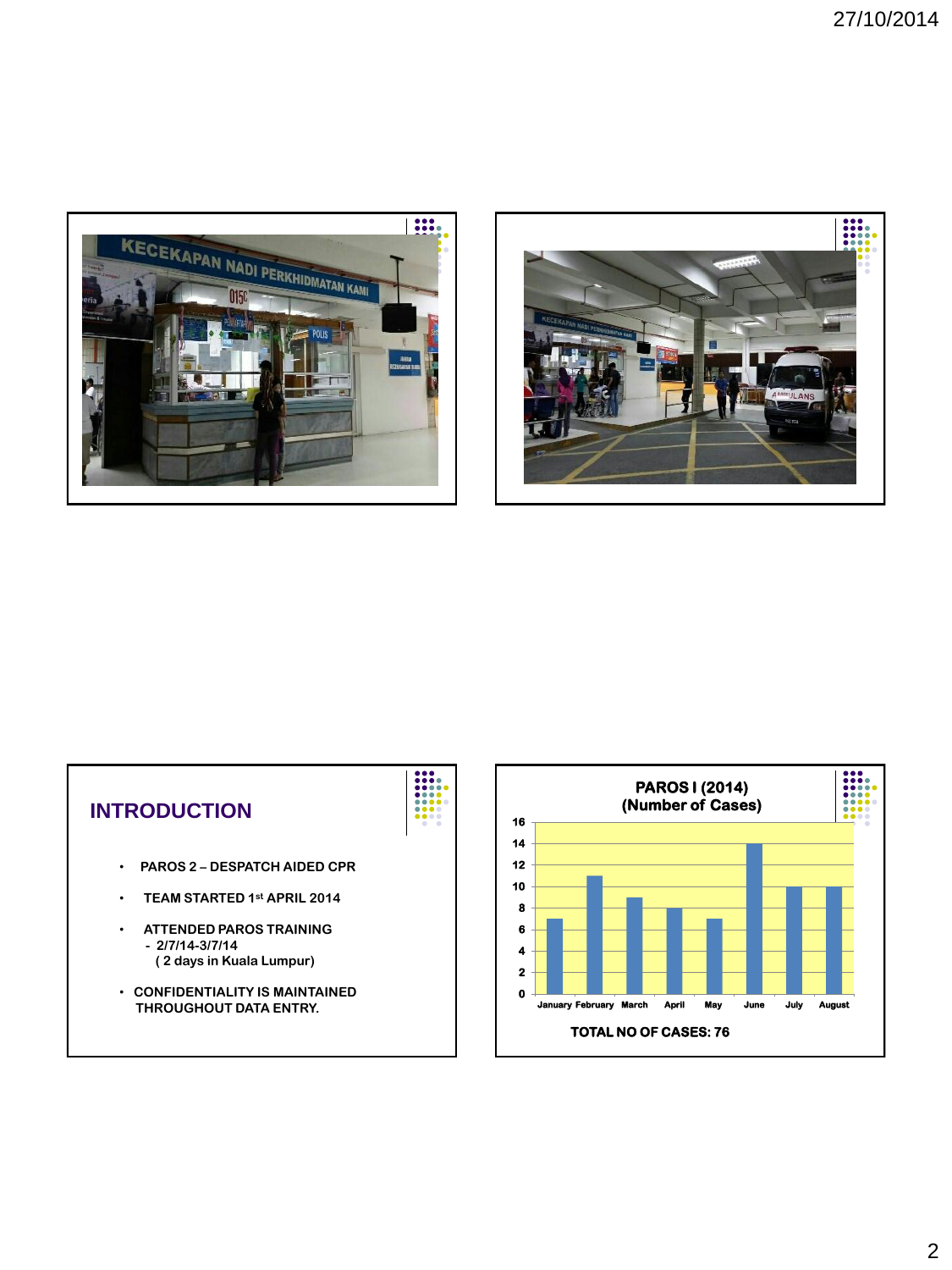# **LIMITATIONS ENCOUNTERED**

- • **PHC form incomplete**
- • **Difficulty in follow up of survivors**

### **ACTION TAKEN TO RESOLVE ISSUES**

- • **Inform Primary investigator**
- • **ED staff were briefed to ensure data entry in PHC form is complete.**
- • **Follow up on admitted cases is done within the month.**



#### **LIMITATIONS ENCOUNTERED**

- • **Voice recording retrieval takes time and can only be done by specific authorized personnel, hence there is a delay.**
- • **data entry disturbances experienced in ePAROS website.**
- • **time taken for CPR advice often delayed by dispatchers**
- • **often calls recorded are "called to confirm death"**

# **ACTION TAKEN TO RESOLVE ISSUES**

- • **a briefing to dispatchers was done on 8 Sept, 2014 to improve their services as well as their advice for Dispatch Aided CPR**
- • **SCRI was informed on the problems that arise during data entry and managed to enter data on time.**

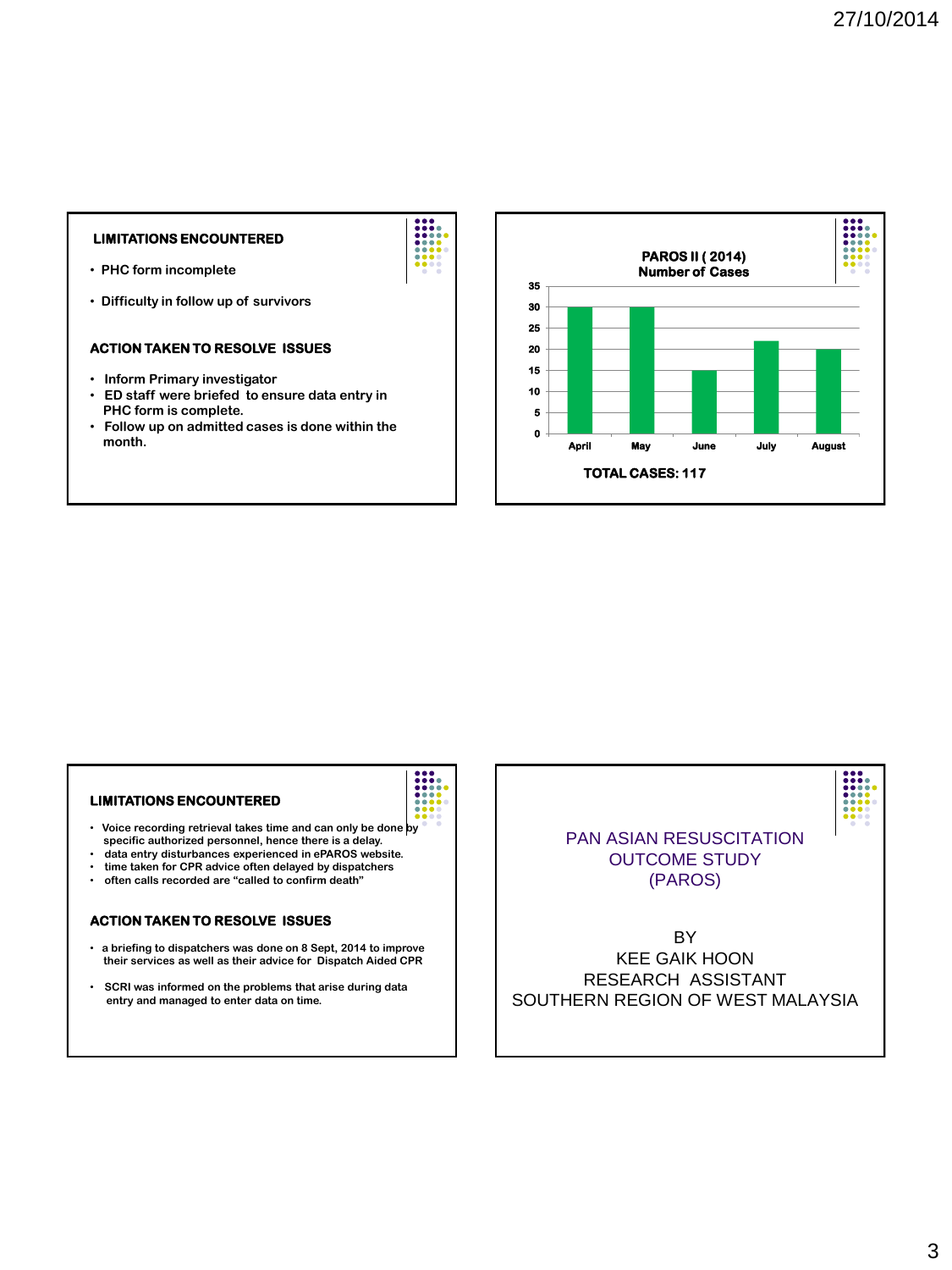



**20**

**24**

**28**

**39**

**Paros I (2014) Number Of Cases**

**35**

**Jan Feb Mar Apr May Jun Jul Aug**

**Month**

**33**

**38**

**28**

i

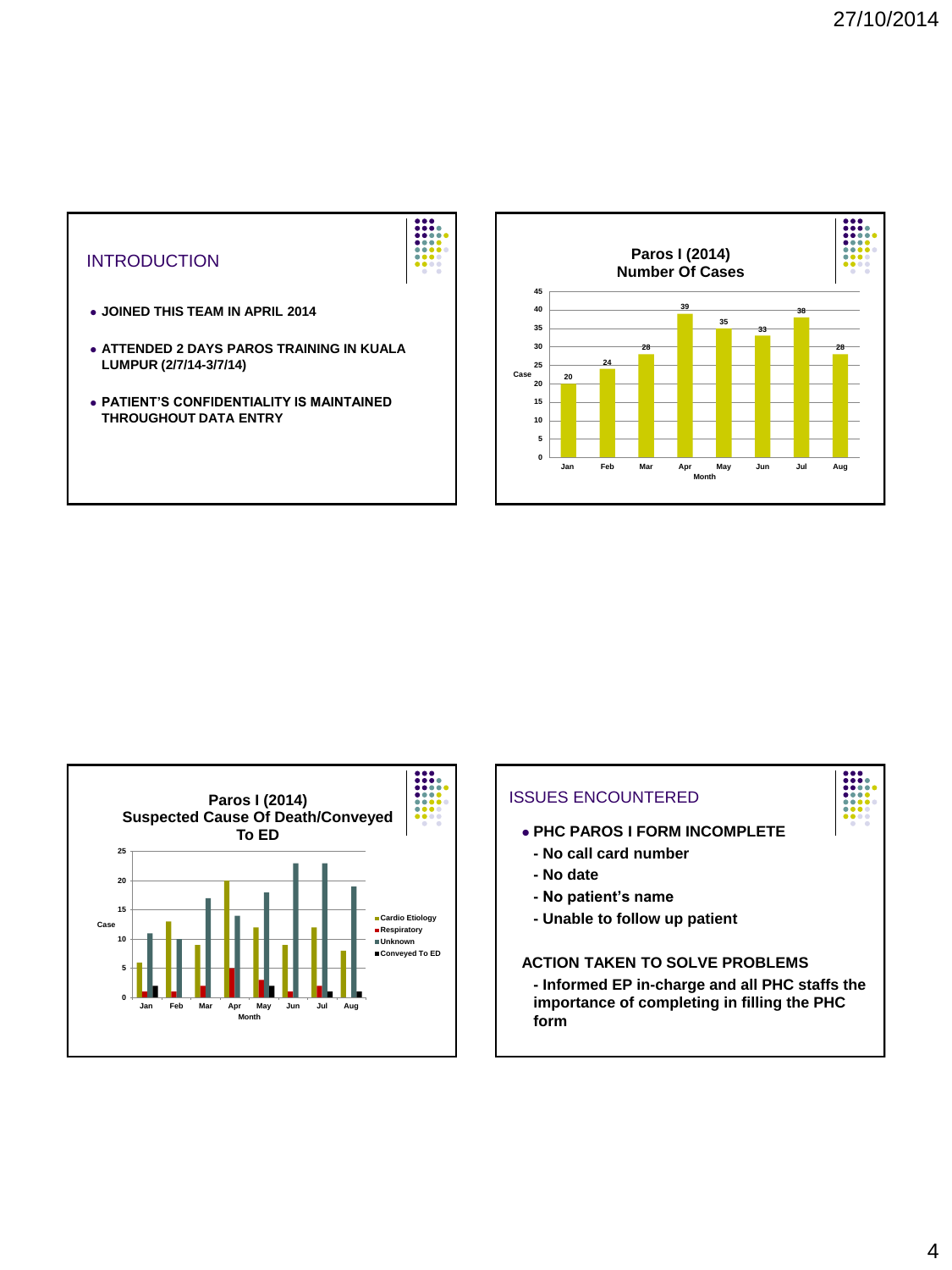





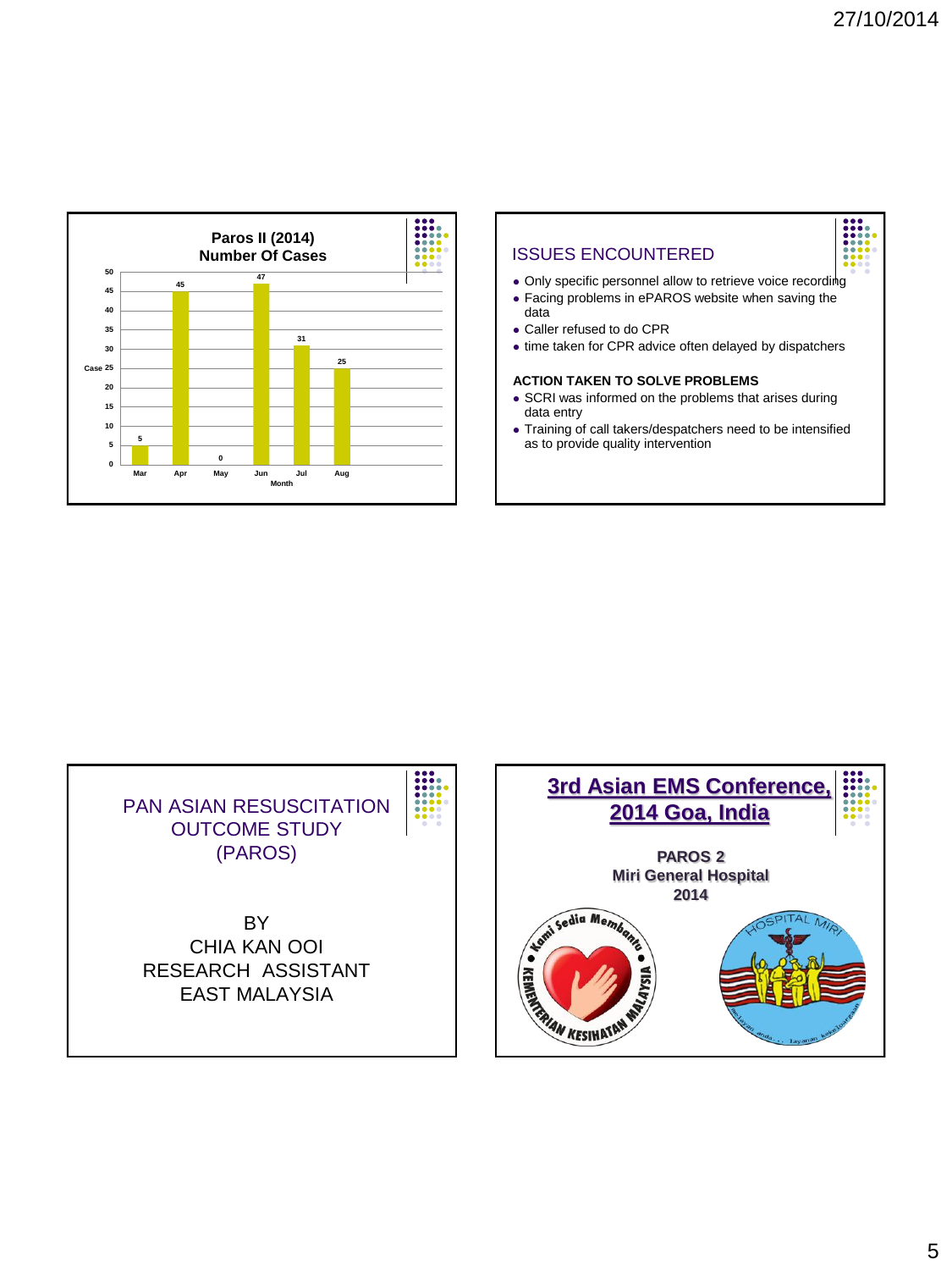





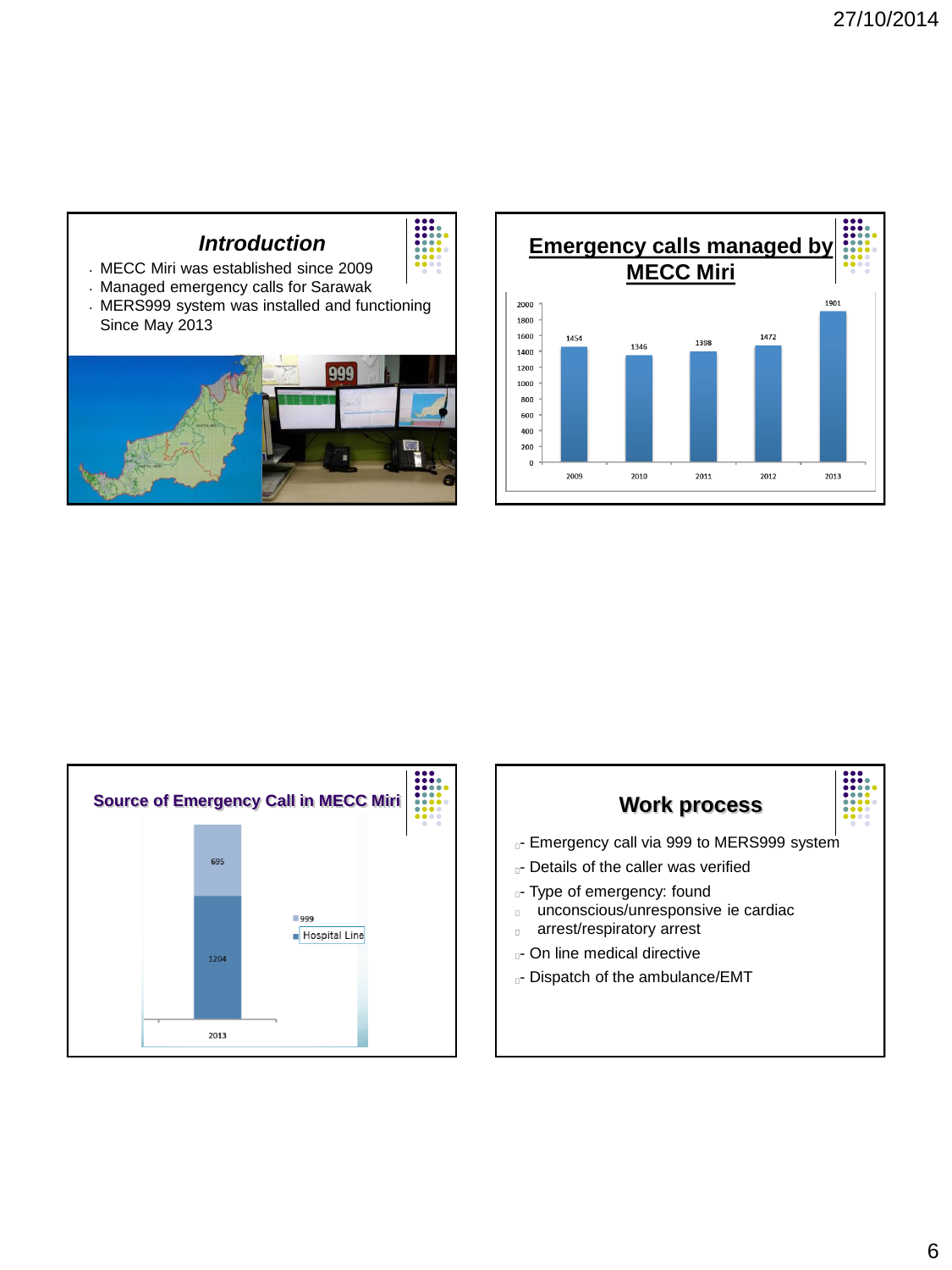





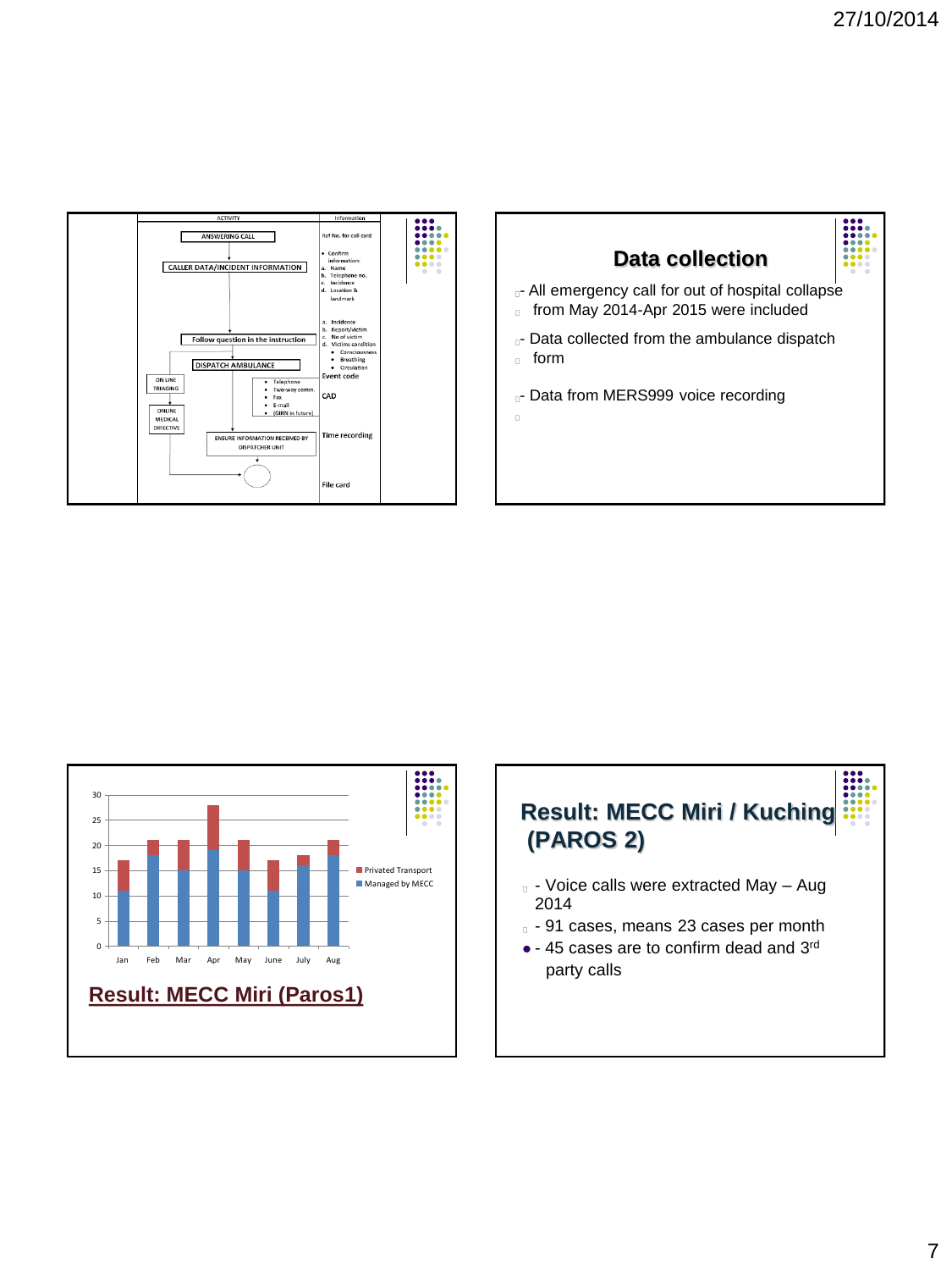



# **Limitation/Issue**

- MERS999: extraction of the data required only

 can be done from Kuala Lumpur (resolved)

- -Totally dependent on the research assistant
- Public perception of emergency call management and performing CPR as instructed

- dispatcher non compliance to SOP

- Language Barrier
- Gender Difference





**PAROS 1** is relatively new in MECC Miri

-157 cases of cardiac arrest was recorded from **Jan-Aug 2014** 

**PAROS 2**: more effort is required to extract

- data/voice recording for audit and analysis.
- $\Box$  91 cases voice record from May to August.
- $\overline{a}$  70% callers using direct line ie: unable to audit.